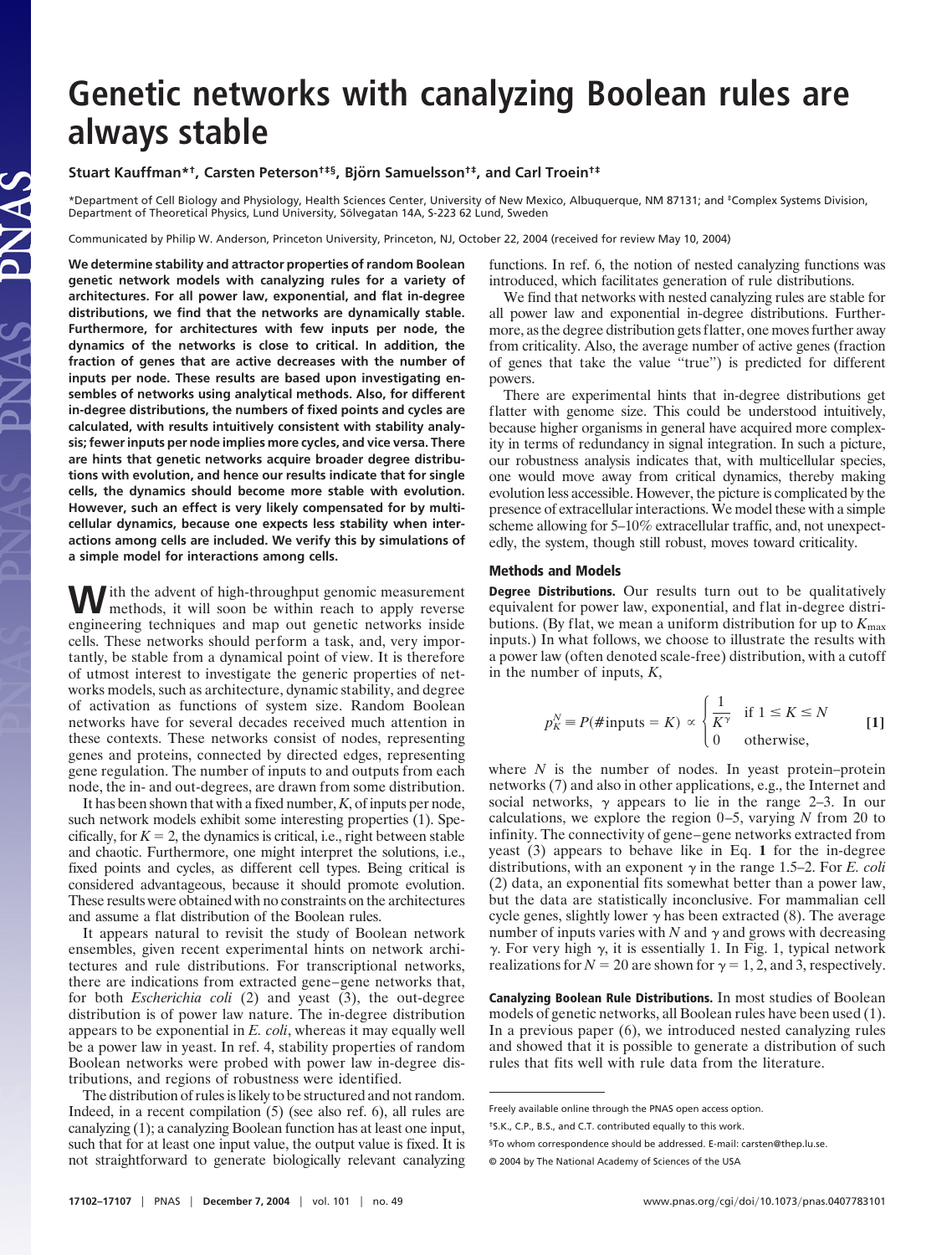

**Fig. 1.** Examples of  $N = 20$  networks with  $\gamma = 1$  (A),  $\gamma = 2$  (*B*), and  $\gamma = 3$  (*C*).

A canalyzing rule is a Boolean rule with the property that one of its inputs alone can determine the output value, for either "true" or "false" input. This input value is referred to as the canalyzing value, the output value is the canalyzed value, and we refer to the rule as being canalyzing on this particular input.

Nested canalyzing rules are a very natural subset of canalyzing rules, stemming from the question of what happens in the noncanalyzing case, that is, when the rule does not get the canalyzing value as input but instead has to consult its other inputs. If the rule then is canalyzing on one of the remaining inputs and again for that input's noncanalyzing value, and so on for all inputs, we call the rule nested canalyzing. All but 6 of the  $\approx$  150 observed rules were nested canalyzing (6).

With *I<sub>m</sub>* and *O<sub>m</sub>* denoting the canalyzing and canalyzed values, respectively, and suitable renumbering of the inputs,  $i_1, \ldots, i_K$ , the output, *o*, of a nested canalyzing rule can be expressed on the form

$$
o = \begin{cases} O_1 & \text{if } i_1 = I_1 \\ O_2 & \text{if } i_1 \neq I_1 \text{ and } i_2 = I_2 \\ O_3 & \text{if } i_1 \neq I_1 \text{ and } i_2 \neq I_2 \text{ and } i_3 = I_3 \\ \vdots & \vdots \\ O_K & \text{if } i_1 \neq I_1 \text{ and } \cdots \text{ and } i_{K-1} \neq I_{K-1} \text{ and } i_K = I_K \\ O_{\text{default}} & \text{if } i_1 \neq I_1 \text{ and } \cdots \text{ and } i_K \neq I_K. \end{cases}
$$
 [2]

For each value of *K*, we generate a distribution of *K*-input rules, with the inputs to each rule taken from distinct nodes. All rules should depend on every input, and this dependency requirement is fulfilled if and only if  $O_{\text{default}} = \text{not } O_K$ . Then it remains to choose values for  $I_1, \ldots, I_K$  and  $O_1, \ldots, O_K$ . These values are independently and randomly drawn with the probabilities

$$
P(I_m = \text{true}) = P(O_m = \text{true}) = \frac{\exp(-2^{-m}\alpha)}{1 + \exp(-2^{-m}\alpha)} \quad [3]
$$

for  $m = 1, \ldots, K$ , where  $\alpha$  is a constant. Eq. 3 can be seen as a way to put a penalty both on outputting true and on letting a true input determine the output. More precisely: Let *f* be the fraction of true outputs in the truth table, and let *g* be the fraction of input states such that the first input that has its canalyzing value is true. Then, the probability to retrieve a specific rule is proportional to  $\exp[-\alpha(f + g)/2]$ .

Our rule distribution fits observed data well (6), given that  $\alpha =$ 7. For all generated distributions, we keep  $\alpha = 7$ . A high value of  $\alpha$  means a high penalty on active genes, whereas  $\alpha = 0$  means equal probabilities for activity and inactivity.

**Robustness Calculations.** We wish to address the question of robustness in network models. In a stable system, small initial perturbations should not grow in time. In ref. 6, this was probed by monitoring how the Hamming distance *H* between random initial states evolved in a "Derrida plot" (9). Specifically, the slope in the low-*H* region shows the fate of a small perturbation after a single time step. This implicitly assumes that true and false are equally probable in the initial states.

Our chosen distribution of Boolean rules will favor false node values. Preferably, a robustness measure should reflect the network properties in the vicinity of the equilibrium distribution, where the in- and out-degree distributions of true and false are identical (see *Appendix A*). We therefore define the robustness  $r_N$  for an ensemble of *N*-node networks as the average effect, after a single time step, of a small perturbation at this equilibrium distribution.

To compute  $r_N$ , we introduce the total sensitivity,  $S(R)$ , of a given *K*-input rule *R*.  $S(R)$  is the sum of the probabilities that a single flipped input will alter the output of *R*. Thus,

$$
S(R) = \sum_{j=1}^{K} P[R(i_1, \dots, i_{j-1}, 0, i_{j+1}, \dots, i_K)]
$$
  

$$
\neq R(i_1, \dots, i_{j-1}, 1, i_{j+1}, \dots, i_K)], \qquad [4]
$$

where the probability is calculated over the equilibrium distribution of input values,  $i_1, \ldots, i_K$ . Then, *r* is given by  $r = \langle S(R) \rangle$ , where the average is taken over all rules in a given network (see *Appendix A*). This also allows us to calculate *r* when the rules are drawn from a distribution. Note that *r* is calculated without any assumption on how the inputs to the rules are chosen. This means that *r* stays the same for any output connectivity and for any way to build a network containing a certain set of rules. In other words, *r* is a strictly local stability measure that is independent of whether the network is divided into some kind of clusters or not.

Let  $S_K$  denote the average of  $S(R)$  over a distribution of *K*-input rules. The average robustness of a randomly chosen network with *N* nodes is then given by

$$
r_N = \sum_{K=1}^{N} p_K^N S_K.
$$
 [5]

See *Appendix A* on calculation of  $S_K$  for nested canalyzing rules. With the nested canalyzing rule distribution defined by Eq. **3**,  $S_K$  < 1 for  $K = 2, 3, \ldots$ , provided that  $\alpha \neq 0$ .  $S_1$  is always 1, because every rule has to depend on all of its inputs. ( $\alpha = 0$  yields  $S_K = 1$  for all *K*.) This means that every network ensemble with the canalyzing rule distribution, and  $\alpha \neq 0$ , that not solely consists of one-input nodes, is stable in the sense that  $r < 1$ .

**Number of Attractors.** Attractors in the Boolean model can be seen as distinct cell types (1). It is, however, not straightforward to tell which attractors are biologically relevant. First, one can ask what cycle lengths are relevant. Second, the attractor basin sizes vary in a very broad range, and attractors with small attractor basins may be biologically irrelevant.

The broad distribution of attractor basin sizes also means that the number of attractors found by random sampling strongly depends on the number of samples (10).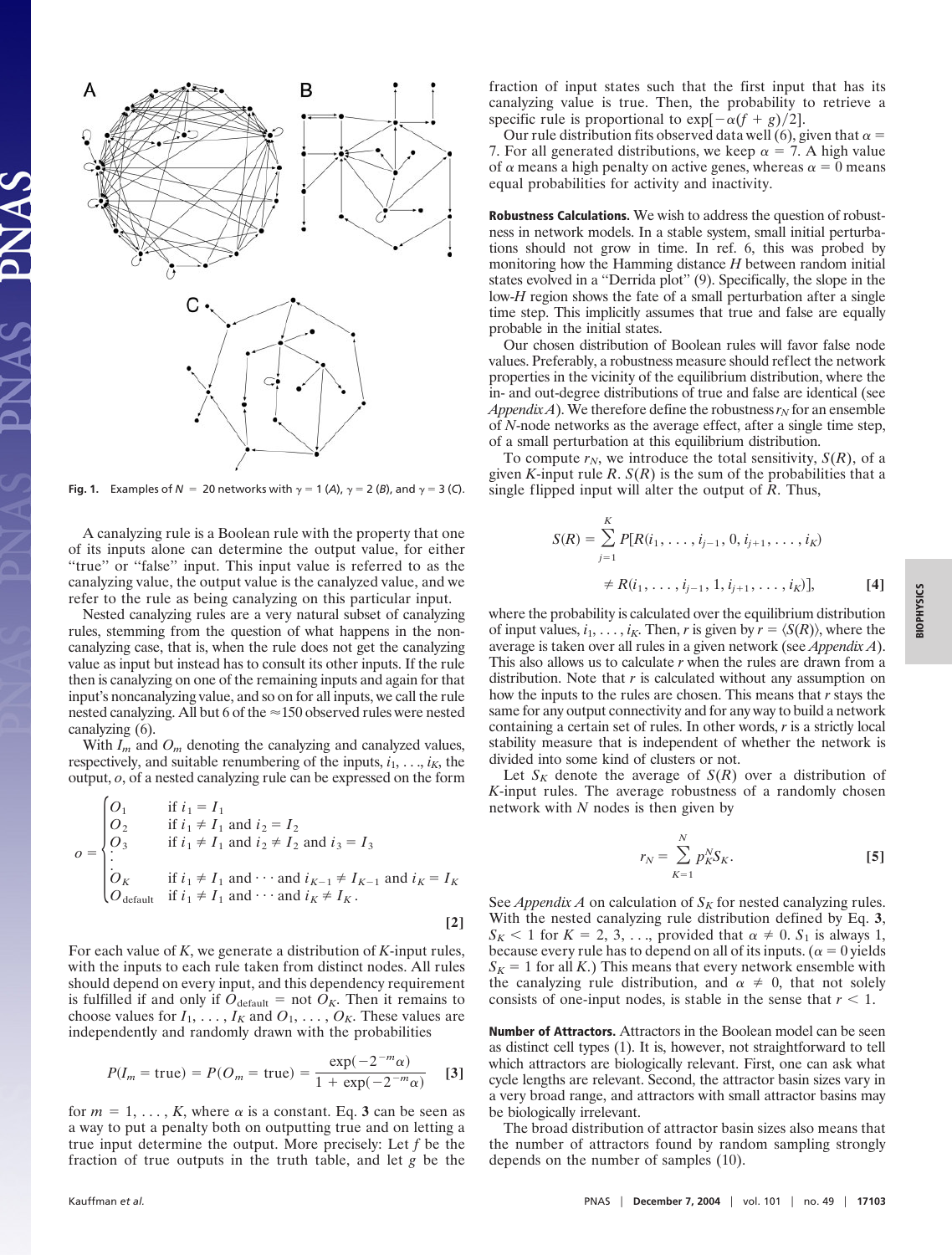We choose to monitor the number of attractors,  $\langle C_L \rangle_N$ , of different periods, *L*, using exact methods (for the limit  $N \rightarrow \infty$ ) and full enumerations of the state space (for small networks).

Given that  $r < 1$ , which means that the network is subcritical, the average number of attractors of a certain length, *L*, will approach a constant,  $\langle C_L \rangle_{\infty}$ , as the system size, N, approaches infinity. We find an analytic expression for  $\langle C_L \rangle_{\infty}$  and find that it is qualitatively consistent with results from a full state space search for  $N = 20$ .

To investigate the limit  $N \to \infty$ , we split up the robustness measure,  $r$ , into  $r^C$  and  $r^I$ , where  $r$  is the average number of outputs that, after one time step, will be affected by one flipped node. We define  $r^C$  and  $r^I$  as the numbers of nodes that, respectively, copy and invert the state of the flipped node. This means, e.g., that  $r = r^C + r^I$ . For convenience, we define  $\Delta r =$  $r^{\mathrm{C}} - r^{\mathrm{I}}$ .

 $\langle C_L \rangle_{\infty}$  can be expressed as a function of  $r_{\infty}$  and  $\Delta r_{\infty}$  for each *L*. For  $L = 1, 2, 3$  we get

$$
\langle C_1 \rangle_{\infty} = \frac{1}{1 - \Delta r_{\infty}},
$$
 [6]

$$
\langle C_2 \rangle_{\infty} = \frac{r_{\infty} - \Delta r_{\infty} + r_{\infty} \Delta r_{\infty}}{2(1 - r_{\infty})(1 - [\Delta r_{\infty}]^2)}, \text{ and}
$$
 [7]

$$
\langle C_3 \rangle_{\infty} = \frac{r_{\infty}^3 + (\Delta r_{\infty})^3 - r_{\infty}^3 (\Delta r_{\infty})^3}{3(1 - r_{\infty}^3)(1 - \Delta r_{\infty})(1 - [\Delta r_{\infty}]^3)}.
$$
 [8]

See *Appendix B*, where the derivations needed to calculate  $\langle C_L \rangle_{\infty}$ are presented.

The canalyzing rule distribution satisfies  $r^C > r^I$ , meaning that  $\Delta r > 0$ . This condition yields an increased number of fixed points and attractors of odd length, compared with the symmetric case  $\Delta r = 0$ .

It is interesting to note that the limit of the total number of attractors,

$$
\langle C \rangle_{\infty} = \sum_{L=1}^{\infty} \langle C_L \rangle_{\infty}, \tag{9}
$$

is convergent for  $r < 1/2$  and divergent for  $r > 1/2$ . This transition occurs at  $\gamma = 1.376$ , with convergence below this value. See *Supporting Text*, which is published as supporting information on the PNAS web site, for details.

**Tissue Simulations.** In multicellular organisms, we expect communication among cells to influence the network dynamics. In the real world, there exist several different types of intercellular signaling. Here we make an initial exploration using a simple model. Nevertheless, we think the results reflect some core properties.

In our model, each cell communicates with its four nearest neighbors on a square lattice with periodic boundary conditions. All cells have the same genotype and hence identical internal network architecture and rules. Each connection in the network represents how a gene product influences the transcription of some gene. Some molecules or signals can cross cell membranes and possibly diffuse far, but we consider only the case of local cell-to-cell signaling at the level of specific gene–gene interactions. Specifically, a fraction,  $\kappa$ , of the connections are flagged as being intercellular, and for such connections, the value is true if any of the four neighbors has true.

For the overall robustness of such tissue networks, it is not sufficient to measure the robustness *r*, because *r* depends only on interactions during a single time step, during which a perturbation can propagate only to the nearest neighbor cells. Hence, we desire a multistep robustness measure, which requires simulations, be-



**Fig. 2.** Robustness, *r*, and the probability of a node being true, *w*, at the equilibrium distribution of Boolean values, as functions of the exponent  $\gamma$  in the in-degree distribution  $p_K$  (Eq. 1) for  $N = 20$  (dotted), 100 (dashed), and  $\infty$  (solid).

cause it is outside the scope of our analysis. Rather than following trajectories from random initial states, we have chosen to identify fixed points, perturb these randomly by Hamming distance  $H(0)$  = 1, and then track the mean of  $H(t)$  for 20 time steps. In our simulations, we generate ensembles of networks using  $5 \times 5$  lattices of cells, where each cell contains an identical network of  $N = 50$ genes.

## **Results and Discussion**

Three major findings emerge from Fig. 2, where the average robustness *r* and the fraction of active genes are shown as functions of  $\gamma$  in Eq. 1.

- (*i*) The dynamics of the networks is always stable, regardless of the power in the in-degree distribution.
- (*ii*) The stability of the networks increases with the average number of inputs to the nodes. For flatter distributions, *r* approaches the critical value,  $r = 1$ .
- (*iii*) The average number of active genes decreases with increasing in-degree.

Not unexpectedly, the number of attractors increases as the networks approach criticality (see Fig. 3). This increase is particularly rapid for long cycles. These results were obtained with analytical calculation and exhaustive enumeration of state space. Given the undersampling problems when simulating Boolean networks (10),



**Fig. 3.** The number of attractors as a function of the exponent  $\gamma$  in the in-degree distribution  $p_K$  (Eq. 1) for  $N = 20$  (thick lines) and  $N \rightarrow \infty$  (thin lines). The curves show the cumulative number of attractors of length *L* for  $L = 1$ (solid),  $L \le 2$  (dashed), and  $L \le \infty$  (dotted). The values for  $N \to \infty$  were calculated analytically, whereas the values for  $N = 20$  are taken from full enumerations of the state space for at least 5,000 networks, with more networks at higher  $\gamma$ .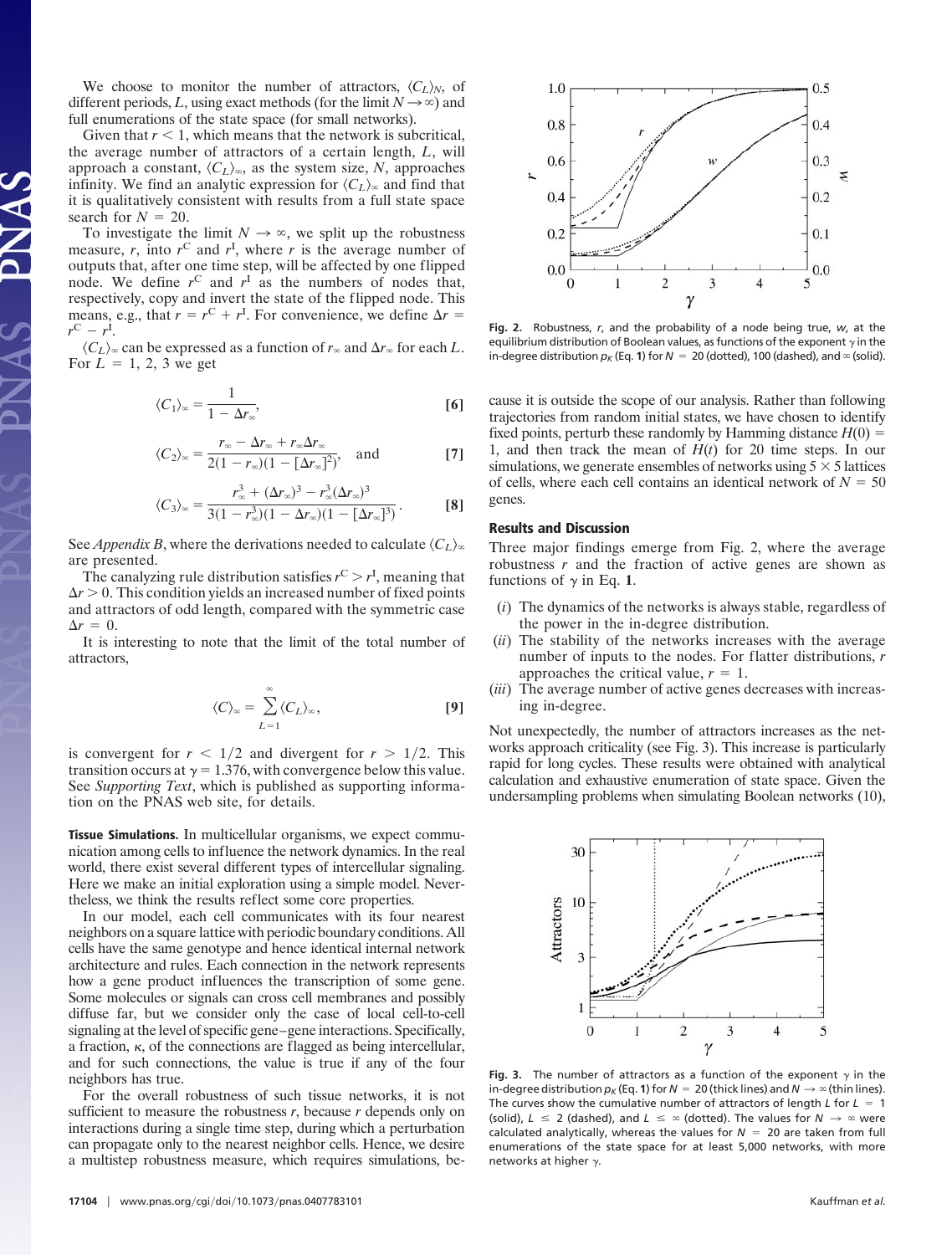

**Fig. 4.** The average time evolution of perturbed fixed points in  $5 \times 5$  cell tissues with periodic boundary conditions and  $N = 50$  nodes (over many network realizations). Simulations from random initial states in generated networks were used to locate fixed points, which were perturbed by toggling the value of a single node. The mean distances to the unperturbed fixed point,  $\langle H(t) \rangle$ , as given by 20 subsequent simulation steps, are shown for  $\gamma$  = 2 (A) and  $\gamma$  = 3 (*B*), for three different degrees of cell connectivity:  $\kappa$  = 0 (solid), 0.05 (dashed), and 0.1 (dotted).

the feasibility of analytical calculations is crucial for drawing the firm conclusions above. However, we did not attempt to extract the distribution of attractor basin sizes. In future research, it could be interesting to compare this distribution to the exact results for one-input networks in ref. 11.

The results in Figs. 2 and 3 are shown for power law in-degree distributions. However, they are quite general. The corresponding curves for other distributions exhibit very similar behavior, when the *x* axis  $(\gamma)$  has been transformed to appropriate parameters for other distributions. In all tested degree distributions, constant nodes  $(K = 0)$  are excluded. Recall that we also exclude rules that have redundant inputs. Thus, for low values of the average *K*, most of the rules will be copy or invert operators, which puts the network close to criticality. The strong stability for wide in-degree distributions, however, is a result of the canalyzing property of the rules, which makes forcing structures (1) prevalent.

From analysis of network data from yeast (3) and the mammal cell cycle  $(8)$ , there are indications that  $\gamma$  decreases with the number of genes. Within the framework of our results, this means that, as the genome size increases, the networks get more stable. However, with increased number of genes, multicellularity becomes common. Including interactions among cells should make the overall system less stable. Indeed, when investigating this issue by simulations of a simplified tissue model, the stability decreases with interconnectivity between the cells,  $\kappa$ , as can be seen from Fig. 4.

We predict how the average number of active genes increases with  $\gamma$ . This may not be easy to verify, given that such a number will depend upon experimental conditions. It should be pointed out that

the order of magnitude of active genes is set by the rule generator in Eq. **3**, which is derived from fitting to the observed rules in ref. 5, many of which originate from *Drosophila melanogaster*. The fitted parameter  $\alpha$  sets the scale of the fraction of active genes, with high  $\alpha$  corresponding to low gene activity and vice versa. The qualitative behavior, however, is rather insensitive to the value of  $\alpha$ .

## **Conclusion**

We have designed and analyzed a class of Boolean genetic network models consistent with observed interaction rules. The emerging ensemble properties exhibit not only remarkable stability for the dynamics, but also several generic properties that make predictions, such as how stability varies with genome size, and how the number of active genes depends on the in-degree distribution. Because single-cell calculations are performed analytically, the results are transparent in terms of understanding the underlying dynamics.

#### **Appendix A: Robustness**

The stability measure *r* expresses the average number of perturbed nodes one time step after perturbing one node, given that the network has reached equilibrium in a mean field sense. Both the mean field equilibrium distribution (of true and false) and *r* are closely related to attractors in the true non-mean field dynamics (see *Appendix B*).

Let  $W(w)$  denote the probability that a randomly chosen rule will output true, given that the input values are randomly and independently chosen with probability *w* to be true. Let  $W_K(w)$  denote  $W(w)$ when the selected rule has  $K$  inputs. Then, the equilibrium probability for an *N*-node network,  $\hat{w}_{eq}^{N}$ , satisfies

$$
w_{\text{eq}}^{N} = W(w_{\text{eq}}^{N}) = \sum_{K=1}^{N} p_{K}^{N} W_{K}(w_{\text{eq}}^{N}).
$$
 [10]

Eq. **10** can be solved numerically for nested canalyzing rules, taking advantage of the fast (exponential) convergence of  $W_K(w)$  as  $K \to \infty$  and using standard (integration-based) methods to calculate the sum in the case that  $N \to \infty$ . Note that  $w_{eq}^N$ is referring only to the mean field equilibrium distribution, which is essentially the same as, but not identical to, the distribution of true and false after many time steps in a simulation.

For nested canalyzing rules,  $W_K(w)$  is given by

$$
W_K(w) = \sum_{k=1}^{K} P_1^{\text{nc}} \cdots P_{k-1}^{\text{nc}} P_k^{\text{can}} P(O_k = \text{true})
$$
  
+  $P_1^{\text{nc}} \cdots P_K^{\text{nc}} P(O_{\text{default}} = \text{true}),$  [11]

where  $P_k^{\text{can}} = P(i_k = I_k)$  and  $P_k^{\text{nc}} = P(i_k \neq I_k)$ . The input values,  $i_1$ ,  $\ldots$ ,  $i_k$ , are true with probability *w*, whereas the corresponding probabilities for  $I_1, \ldots, I_K$  and  $O_1, \ldots, O_K$  are given by Eq. 3.

Let  $r(R)$  denote the probability that the rule  $R$  depends on a randomly picked input, given that the other inputs are independently set to true with probability  $w_{eq}^N$ . We can express *r* for a specific *N*-node network with rules  $R_1, \ldots, R_N$  as

$$
r = \sum_{i=1}^{N} r(R_i) \frac{K(R_i)}{N} = \frac{1}{N} \sum_{i=1}^{N} S(R_i),
$$
 [12]

where  $K(R_i)$  is the number of inputs to  $R_i$ . We have defined  $S(R) = K(R)r(R)$ , so that *r* is the average of  $S(R)$  over all rules in the network. This is also valid for a distribution of networks, meaning that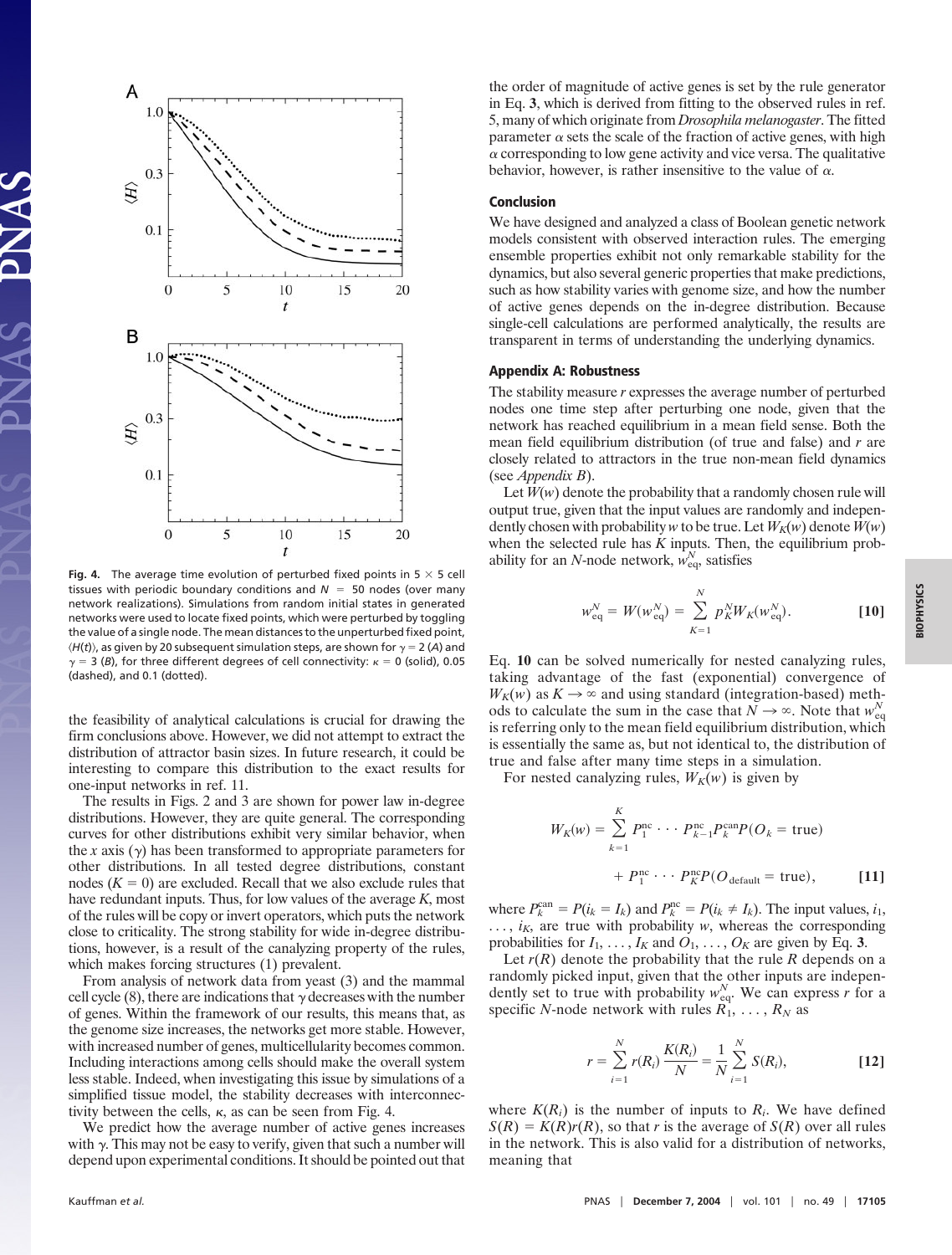$$
r_N = \sum_{K=1}^{N} p_K^N S_K \tag{13}
$$

for *N*-node networks, where  $S_K$  is the average of  $S(R)$  when random *K* input rules are chosen.

Eq. **13** is exact, given that the state of the network is randomly picked from the mean field equilibrium distribution of true and false. Because the derivations are completely independent of the specific network architecture, this result holds for any procedure to generate architectures, so long as the average fraction of nodes with  $\tilde{K}$  inputs are given by  $p_K^N$  (over many network realizations).

PNAS

S<br>A<br>J

For nested canalyzing rules, we can calculate  $S_K$  as a sum of probabilities. If the rule is canalyzing on input *k*, and changing  $i_k$  makes the rule canalyze on input  $j$ , there is some probability that the output value changes. The case that the rule falls back to *O*default corresponds to the last term in the square brackets.

$$
S_{K} = \sum_{k=1}^{K-1} P_{1}^{\text{nc}} \cdots P_{k-1}^{\text{nc}} \Bigg[ \sum_{j=k+1}^{K} P_{k+1}^{\text{nc}} \cdots P_{j-1}^{\text{nc}} P_{j}^{\text{can}} P(O_{k} \neq O_{j}) + P_{k+1}^{\text{nc}} \cdots P_{K}^{\text{nc}} P(O_{k} \neq O_{\text{default}}) \Bigg], \qquad [14]
$$

where  $P_k^{\text{can}} = P(i_k = I_k)$  and  $P_k^{\text{nc}} = P(i_k \neq I_k)$ .

Let  $v$  and  $V(v, w)$  denote the fraction of input and output values, respectively, that are toggled (from false to true or vice versa) when going one step forward in time, given that the fraction true input values is *w* both before and after the input is toggled. Then,  $V(0, w) = 0$ , because constant input renders constant output. A small change in *v* will change the output with *r* times the change *v*. This means that  $\partial_{\nu}V(v, w_{\text{eq}}) \leq r$ , where the inequality comes from the possibility that new changes undo previous ones as *v* is increasing. Combining these relations yields

$$
V(v, w_{eq}) \le rv,
$$
 [15]

which means that, for  $r < 1$ ,  $V(v, w_{eq}) \le v$  with equality if and only if  $v = 0$ . Hence, frozen states, where the fraction of true nodes is  $w_{\text{eq}}$ , are the only solutions to the mean field dynamics, given that  $r <$ 1, which is true for the nested canalyzing rule distribution.

Note that  $\nu$  can be seen as the distance, i.e., fraction of differing states, between two separate time series. Then, the mapping  $v \mapsto V(v, w_{eq})$  gives the evolution of the distance during one time step. Similar calculations have been carried out in e.g., refs. 12 and 13, yielding results consistent with Eq. **15**.

#### **Appendix B: Attractors**

To calculate the average number of attractors, we use the same approach as in ref. 10. This approach means that we first transform the problem of finding an *L* cycle to a fixed point problem, and then find a mathematical expression for the average number of solutions to that problem.

Assume that a Boolean network performs an *L* cycle. Then, each node performs one of 2*<sup>L</sup>* series of output values. We call these *L* cycle series. Consider what a rule does when it is subjected to such *L* cycle series on the inputs. It performs some Boolean operation, but it also delays the output, giving a one-step difference in phase for the output *L* cycle series. If we view each *L* cycle series as a state, an *L* cycle turns into a fixed point (in this enlarged state space).  $L \langle C_L \rangle_N$  is then the average number of input states (choices of L cycle series) for the whole network, such that the output is the same as the input.

Let **Q** denote a specific choice of *L* cycle series for the network, and let  $Q_L^N$  be the set of all **Q**, such that **Q** is a proper *L* cycle. A proper *L* cycle has no period shorter than *L*. The average number of *L* cycles is then given by

$$
\langle C_L \rangle_N = \frac{1}{L} \sum_{\mathbf{Q} \in \mathcal{Q}_L^N} P_L^N(\mathbf{Q}), \tag{16}
$$

where  $P_L^N(\mathbf{Q})$  denotes the probability that the output of the network is the same as the input **Q**.

Because the inputs to each *K* input rule are chosen from a flat distribution over all nodes,  $P_L^N(\mathbf{Q})$  is invariant with respect to permutations of the nodes. Let  $\mathbf{n} = (n_0, \ldots, n_{m-1})$  denote the number of nodes expressing each of the  $m = 2^L$  series. For  $n_i$ , we refer to *i* as the index of the considered *L* cycle series. For convenience, let the constant series of false and true have indices 0 and 1, respectively. Then,

$$
\langle C_L \rangle_N = \frac{1}{L} \sum_{\mathbf{n} \in \mathcal{T}_L^N} \binom{N}{\mathbf{n}} P_L^N(\mathbf{Q}), \tag{17}
$$

where  $\binom{N}{n}$  denotes the multinomial  $N!/(n_0! \cdots n_{m-1}!)$ , and  $\mathcal{P}_L^N$ is the set of partitions **n** of *N* such that  $Q \in Q_L^N$ . That is, **n** represents a proper *L* cycle.

Let  $A_L^i(\mathbf{x})$  denote the probability that a randomly selected rule will output *L* cycle series *i*, given that the input series are selected from the distribution  $\mathbf{x} = (x_0, \ldots, x_{m-1})$ . Because a node may not be used more than once as an input to a specific rule,  $A_L^i(\mathbf{x})$ should also depend on *N*. However, the difference between allowing or not allowing coinciding inputs vanishes as *N* goes to infinity, because the output is effectively determined by relatively few inputs for nested canalyzing rules.

Because these calculations aim to reveal the asymptotic behavior as  $N \rightarrow \infty$ , we allow for coinciding inputs in the following. Then, we get

$$
P_L^N(\mathbf{Q}) = \prod_{\substack{0 \le i < m \\ n_i \neq 0}} [A_L^i(\mathbf{n}/N)]^{n_i}.\tag{18}
$$

By combining Eqs. **17** and **18** and applying Stirling's formula to  $\binom{N}{n}$ , we get

$$
\langle C_L \rangle_N \approx \frac{1}{L} \sum_{\mathbf{n} \in \mathcal{P}_L^N} \frac{\sqrt{2\pi N}}{\int_{\substack{0 \le i < m \\ n_i \neq 0}} \sqrt{2\pi n_i}} e^{Nf_L(\mathbf{n}/N)}, \tag{19}
$$

where

$$
f_L(\mathbf{x}) = \sum_{\substack{0 \le i < m \\ x_i \neq 0}} x_i \ln \left[ \frac{1}{x_i} A_L^i(\mathbf{x}) \right]. \tag{20}
$$

See *Supporting Text* regarding the use of Stirling's formula.

Eq. 20 can be seen as an average  $\langle \ln[(1/x_i)A_L^i(\mathbf{x})]\rangle_i$  with weights  $x_0, \ldots, x_{m-1}$ . Hence, the concavity of  $x \mapsto \ln x$  yields

$$
f_L(\mathbf{x}) = \left\langle \ln \left[ \frac{1}{x_i} A_L^i(\mathbf{x}) \right] \right\rangle_i
$$
  

$$
\leq \ln \left\langle \frac{1}{x_i} A_L^i(\mathbf{x}) \right\rangle_i = \ln \sum_{0 \leq i < m \atop x_i \neq 0} A_L^i(\mathbf{x}) \leq 0 \qquad \text{[21]}
$$

with equality if and only if

$$
\mathbf{x} = \mathbf{A}_L(\mathbf{x}),\tag{22}
$$

where  $A_L(x) = (A_L^0(x), \ldots, A_L^{m-1}(x))$ . Eq. 22 can be seen as a criterion for mean field equilibrium in the distribution of *L* cycle